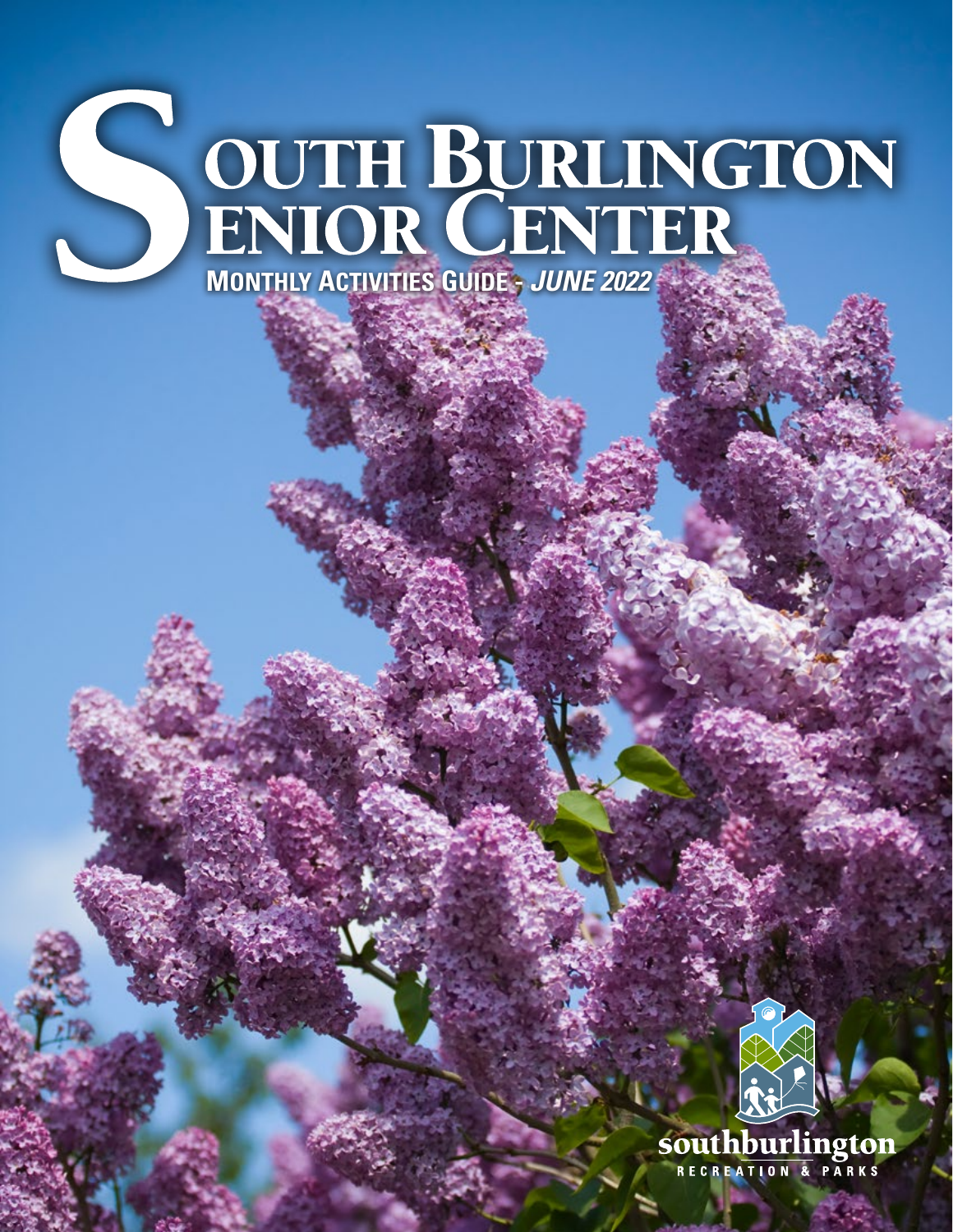## Programs

#### Coffee Corner (Drop-In)*- Age 55+*

| DATE                          | DAY TIME |  | FEE R/NR LOCATION         |
|-------------------------------|----------|--|---------------------------|
| 1/4-12/30 TU, F 8:30-10a FREE |          |  | <b>Senior Living Room</b> |

Drop in for Coffee Corner on Tuesdays and Fridays to have a cup of coffee or tea. Socialize, read the paper or watch the news.

#### Mahjong (Drop-In)*- Age 55+*

| <b>DATE</b>   | DAY. | TIME   |             | FEE R/NR LOCATION      |
|---------------|------|--------|-------------|------------------------|
| $1/3-12/26$ M |      | $1-3p$ | <b>FREE</b> | <b>Activities Room</b> |

Spend your Monday afternoons playing Mahjong. Mahjong is a tile based game that originated in China. A game of skill, strategy and luck. Bring your own set to share. Beginners welcome.

#### Tai Chi - Beginners *- Age 60+*

| DATE                              | DAY DAY | TIME | FEE R/NR LOCATION      |
|-----------------------------------|---------|------|------------------------|
| $1/4-12/29$ TU, TH $11a-12p$ FREE |         |      | <b>Activities Room</b> |

Sun Style Tai Chi for Beginners - Tai chi can help with balance, relax the body and the mind while increasing strength and stamina. Class meets twice a week. Sponsored by Age Well VT.

#### Tai Chi - Advanced *- Age 60+*

| DATE | DAY TIME                            | FEE R/NR LOCATION      |
|------|-------------------------------------|------------------------|
|      | $1/4 - 12/29$ TU $12:15-1:15p$ FREE | <b>Activities Room</b> |

Sun 73 Tai Chi - Learn new moves in this next level Tai Chi class. Experience/knowledge with beginning Sun style needed. Sponsored by Age Well VT.

#### Bone Builders (Drop-In)*- Age 55+*

| DATE                            | <b>DAY</b> | TIME. |             | FEE R/NR LOCATION      |
|---------------------------------|------------|-------|-------------|------------------------|
| $1/3 - 12/26$ M                 |            | 9-10a | <b>FREE</b> | <b>Activities Room</b> |
| $11/5-12/28$ W, F $10-11a$ FREE |            |       |             | <b>Activities Room</b> |
|                                 |            |       |             |                        |

Come work on your balance and light weight training to protect against fractures caused by osteoporosis. Bone Builders helps to gain muscular strength, balance and increase bone density. Sponsored by United Way.

#### Bingo (Drop-In)*- Age 55+*

| $1/5 - 12/28$ W |     | $1:30-3:30p$ FREE | Activities Room   |
|-----------------|-----|-------------------|-------------------|
| DATE            | DAY | – TIME -          | FEE R/NR LOCATION |
|                 |     |                   |                   |

Stay after lunch for a couple hours of dime BINGO. Play 12 games of BINGO and win the Coverall Jackpot.

#### Cribbage (Drop-in)*- Age 55+*

| <b>DATF</b>  | DAY - | TIME   |      | FEE R/NR LOCATION      |
|--------------|-------|--------|------|------------------------|
| 1/4-12/27 TU |       | $1-3p$ | FREE | <b>Activities Room</b> |
|              |       |        |      |                        |

We are playing Cribbage. Beginners or Intermediate, all are welcome. Want to learn, come and learn the game from cribbage lovers.

#### Bridge Club (Intermediate Players Only)*- Age 55+*

| $1/6-12/29$ TH $1-3p$ |      |                  | FREE | <b>Activities Room</b> |  |
|-----------------------|------|------------------|------|------------------------|--|
| DATE                  | DAY. | TIME <b>TIME</b> |      | FEE R/NR LOCATION      |  |

Are you an intermediate Bridge player? Come join a group of active bridge players on Thursday afternoons and play the king of card games.

#### Hand and Foot Canasta (Drop-in) *- Age 55+*

| $2/3-12/29$ TH $1-3p$ |          | <b>FREE</b> Senior Living Room |
|-----------------------|----------|--------------------------------|
| DATE                  | DAY TIME | FEE R/NR LOCATION              |

Are you a Canasta player and looking to join in on the fun? Come join our Hand and Foot Canasta group on Thursday afternoons.

#### Mexican Train Dominoes (Drop-in) *- Age 55+*

| $5/9 - 7/25$ M |      | $1-3p$ | <b>FRFF</b> | Activities Room   |  |
|----------------|------|--------|-------------|-------------------|--|
| DATE           | 1)AY | TIME   |             | FEE R/NR LOCATION |  |

Come spend time with others and play Mexican Train. Mexican Train is a game played with dominoes The object of the game is for a player to play all the tiles from his or her hand onto one or more chains, or trains, emanating from a central hub or "station". **No registration required just show up. This program meets the 2nd and 4th Monday of each month.**

#### Brushstrokes and Brews *- Age 55+*

| 6/17          | - F |  | 1:30-3:30p \$15/\$20 Activities Room |  |
|---------------|-----|--|--------------------------------------|--|
| DATE DAY TIME |     |  | FEE R/NR LOCATION                    |  |

Come and join us for an afternoon of fun, socializing and painting. No experience necessary, just your laughter and creativity. This month were are going to paint flip flops on the beach. Snacks, coffee, tea are provided. *Registration required.*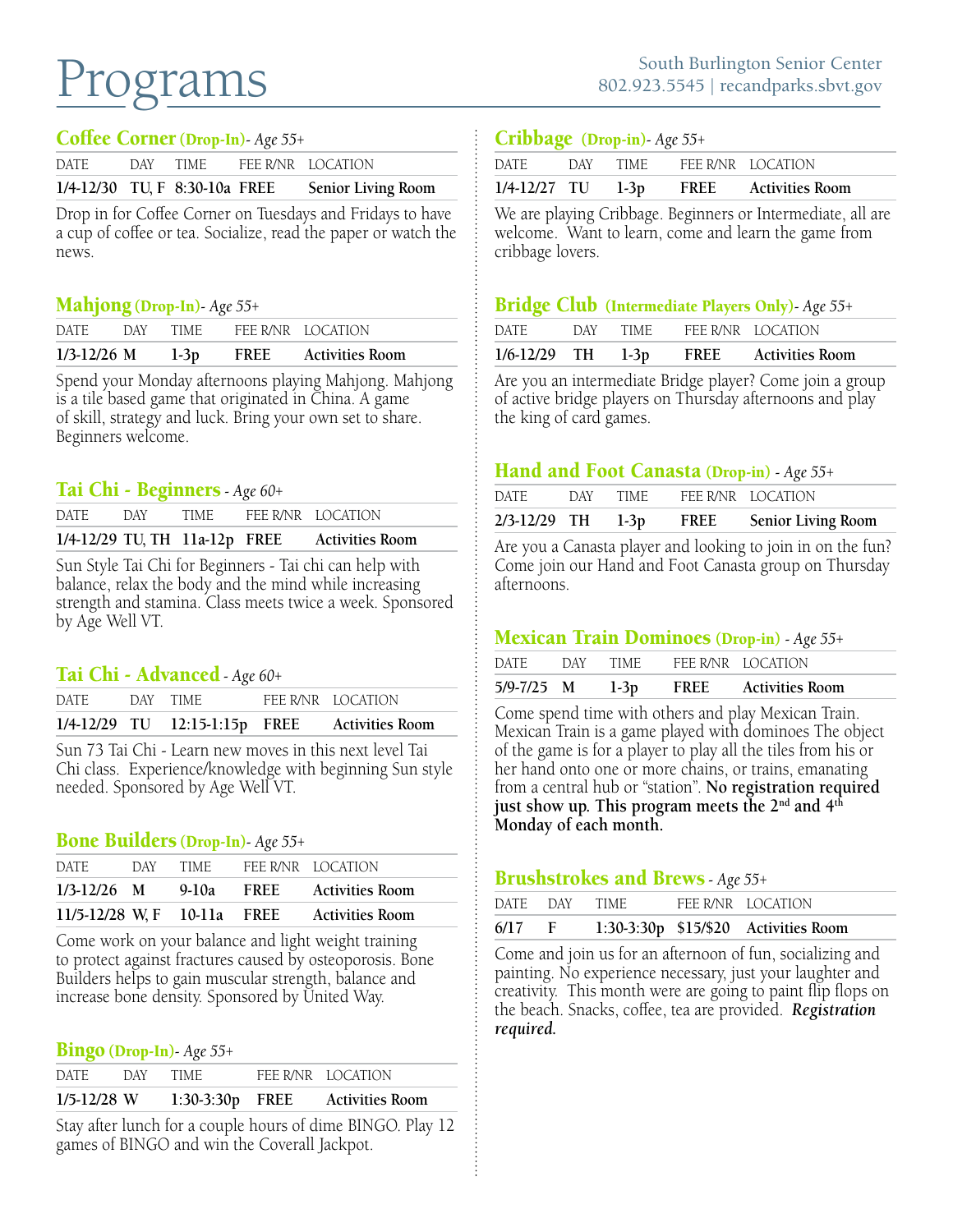Hello,

J une is here. The flowers are blooming and the senior center doors are opening to many new faces joining our weekly activities. We kicked off last month with a Spring Senior Brunch catered by Sugar Snap and served by the Girls Varsity Lacrosse Team. It was a Saturday morning of sunshine, smiles and laughter to lead our center into summer. May was also celebrating Older Americans Month, which was fun to find out how many of you are enjoying your well-deserved retirement years with activities and trips.

As June begins, we will start the month with another fun activity with Beeswax, making lip balm this time. So, join us on June 7th to learn about the benefits of beeswax. We will continue our regular exercise classes, except Yoga for You will become, Good Morning Yoga and be held on Wednesday mornings from 730a to 830a at Veterans Memorial Park Bandshell.

Our Technology Corner is coming along, we have ordered the chrome book and printer and awaiting their arrival. This cozy space will be in the senior living room.

June will also begin the planning of the annual Senior BBQ which I am hoping will also be the celebration of one year that the Senior Center has been opened. If you have any entertainment ideas please let me know.

Lastly, I would like to thank you for taking the time to fill out my Senior Center Participant Survey. I realize that you have been asked to complete many surveys lately and I appreciate that so many of you took the time to complete ours. I appreciate your ideas, thoughts and feedback.

As always thank you for letting me be part of your day….

Warmly, Rebecca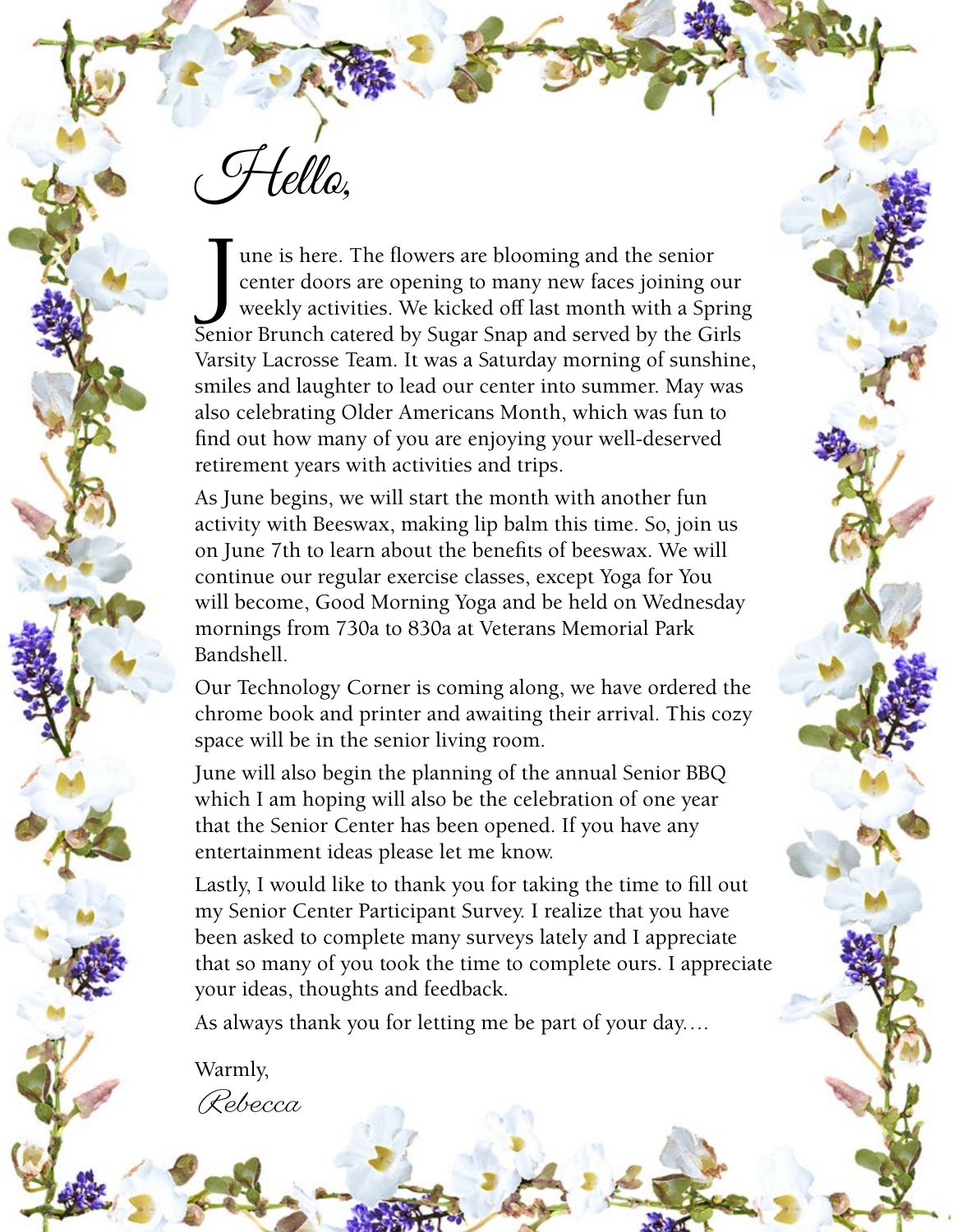#### June Senior Center Lunch Menu

We offer two hot lunches per week on Wednesdays and Fridays. The meals are provided by Age Well Vermont. Each meal is a \$5 suggested donation. **All meals múst be pre-registered for by the Friday**<br>**before**. Doors open at 11:30 am. Lunch is served at 12 pm.

#### June 1:

- Broccoli & Cheddar Quiche
- Sliced Carrots
- Mix of Green Beans, Waxed Beans & Cannellini Beans
- Wheat Roll
- Pineapple Orange Combo

#### June 3: NO MEAL

#### June 8:

- Chicken Fingers w/Teriyaki Glaze
- Vegetable Brown Rice
- Oriental Vegetables
- White Dinner Roll
- Mandarin Oranges

#### June 10:

- Roast Turkey & Gravy
- Mashed Potatoes
- Diced Carrots
- Southern Biscuit
- Pumpkin Custard

#### June 15:

- Roast Pork Cutlet w/Sauce
- Diced Beets
- Mashed Sweet Potatoes
- Wheat Bread
- Oatmeal Cookies w/Raisins

#### June 17:

- Spaghetti w/Meatballs & Sauce/Parmesan Cheese
- Broccoli Florets
- Wheat Bread
- Pumpkin Father's Day Cake

#### June 22:

- BBQ Beef Steak
- Baked Beans
- Sliced Carrots
- Dinner Roll
- Melon

#### June 24:

- Roast Beef Au Jus
- Cheddar Mashed Potatoes
- Green Beans w/Pimentos
- Wheat Dinner Roll
- Pumpkin Cookie w/Raisins

### June 29: **Birthday Lunch w/Cake and Ice**<br>**Cream**

- Meatballs in Garlic Sauce and Parsley
- Parmesan Sauce
- Mashed Potatoes
- Broccoli Florets
- Whole Wheat Roll
- Blueberry Crisp w/Cream

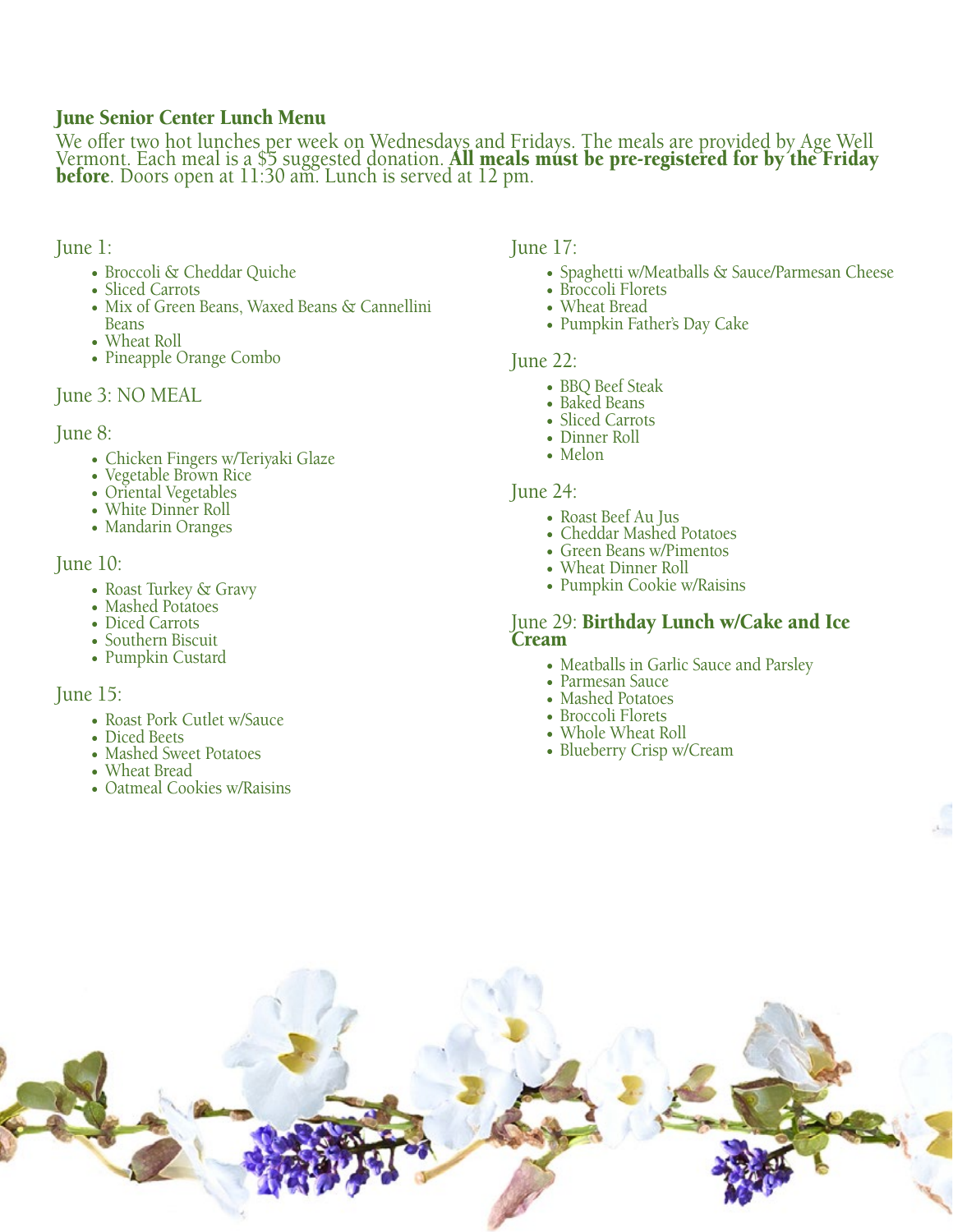#### Jazzercise LO *- Age 55+*

|      |          |  | 6/3-6/28 TU, F 8:30-9:30a \$59/\$59 Activities Room |  |
|------|----------|--|-----------------------------------------------------|--|
| DATE | DAY TIME |  | FEE R/NR LOCATION                                   |  |

Join us for our popular Jazzercise LO class. Muscles, not momentum, drive this class that is a low impact dancebased and strength training class designed with you in mind.\*\$59 month (includes 9+ livestream & replay classes every week). Contact Kit for pre-registration: getfitwithkit@ aol.com or 802-434-2676.

#### Bee-tiful You *- Age 55+*

| 6/7  | $TU$ 1-3 $p$ |             | \$7/\$10 Activities Room |
|------|--------------|-------------|--------------------------|
| DATF | DAY 2        | <b>TIME</b> | FEE R/NR LOCATION        |

Learn the benefits of beeswax and create your own unique to you beeswax lip balm. *Registration required.*

#### Monthly Activities

#### Recipe Swap

We will have a monthly recipe swap space. Simply bring in a copy of your favorite recipe of the month's theme to share and take a copy of recipes you want to try.

**This month's theme** - Sweet Treats

#### Age Well Restaurant Tickets

Age Well will be here the first Friday of every month from 11 am-12 pm to sell restaurant tickets and for you to ask questions. Come see Kerry and welcome her to the area.

#### Birthday Lunch - June 29

Have a birthday? Come to our Birthday Lunch on the last Wednesday of the month. We will celebrate all the month's birthdays with cake and ice cream.

#### Library Programs

Library staff will be attending the third Wednesday lunch of each month at 12:30 pm to discuss some of their current and upcoming offerings.

#### Get Set Up - What is it?

The Vermont Association of Area Agencies on Aging has partnered with GetSetUp to provide free virtual classes for older adults. Learn about the program and what it has to offer. If you would like more information or assistance with program, make an appointment with Rebecca for a one on one.

#### **How to Register for Programs:**

**All drop-in programs do not need to be registered for.**

**All programs with fees, must be preregistered for. If the minimum number of participants is not met, the program will be cancelled.**

**Visit** recandparks.sbvt.gov **to register online.**

**For questions, call Rebecca at 802-923-5545 or email: risham@southburlingtonvt.gov**